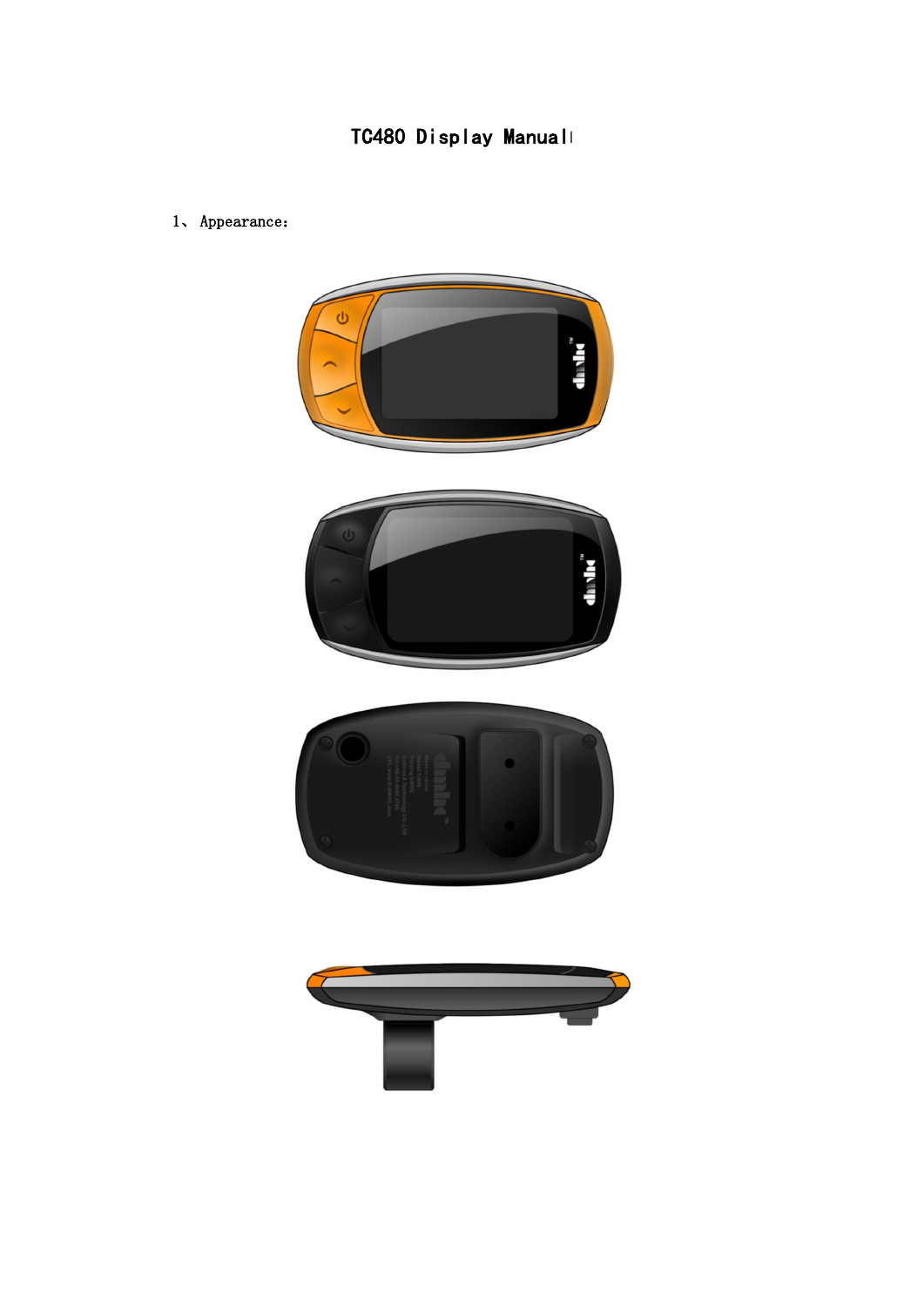

2、 The main screen display content:



3、 Typical Operating Voltage:24V-48V

| Model                   | TC428          | TC430          | TC470          | <b>TC480</b>   | TC485          | TC486          |
|-------------------------|----------------|----------------|----------------|----------------|----------------|----------------|
| Function                |                |                |                |                |                |                |
| Battery indicator       | $\circledcirc$ | $\circledcirc$ | $\circledcirc$ | $\circledcirc$ | $\circledcirc$ | $\circledcirc$ |
| Auto dormancy           | $\circledcirc$ | $\circledcirc$ | $\circledcirc$ | $\circledcirc$ | $\circledcirc$ | $\circledcirc$ |
| 3 Speed PAS             | $\circledcirc$ | $\circledcirc$ | $\circledcirc$ |                |                |                |
| cruisehrottle<br>Manual |                | $\circledcirc$ |                |                | $\circledcirc$ | $\circledcirc$ |
| propel                  |                |                |                |                |                |                |
| Pedal/throttle          | $\circledcirc$ | $\circledcirc$ | $\circledcirc$ |                |                |                |
| 5Speed PAS              |                |                |                | $\circledcirc$ | $\circledcirc$ | $\circledcirc$ |
| Instantaneous<br>power  |                |                |                | $\circledcirc$ | $\circledcirc$ | $\circledcirc$ |
| display                 |                |                |                |                |                |                |
| Speed                   |                |                |                | $\circledcirc$ | $\circledcirc$ | $\circledcirc$ |
| ODO/TRIP                |                |                |                | $\circledcirc$ | $\circledcirc$ | $\circledcirc$ |
| Average speed display   |                |                |                |                | $\circledcirc$ | $\circledcirc$ |
| Intelligent error codes |                |                |                |                | $\circledcirc$ | $\circledcirc$ |
| display                 |                |                |                |                |                |                |
| Unit<br>Kilometer/mile  |                |                |                |                | $\circledcirc$ | $\circledcirc$ |
| switch                  |                |                |                |                |                |                |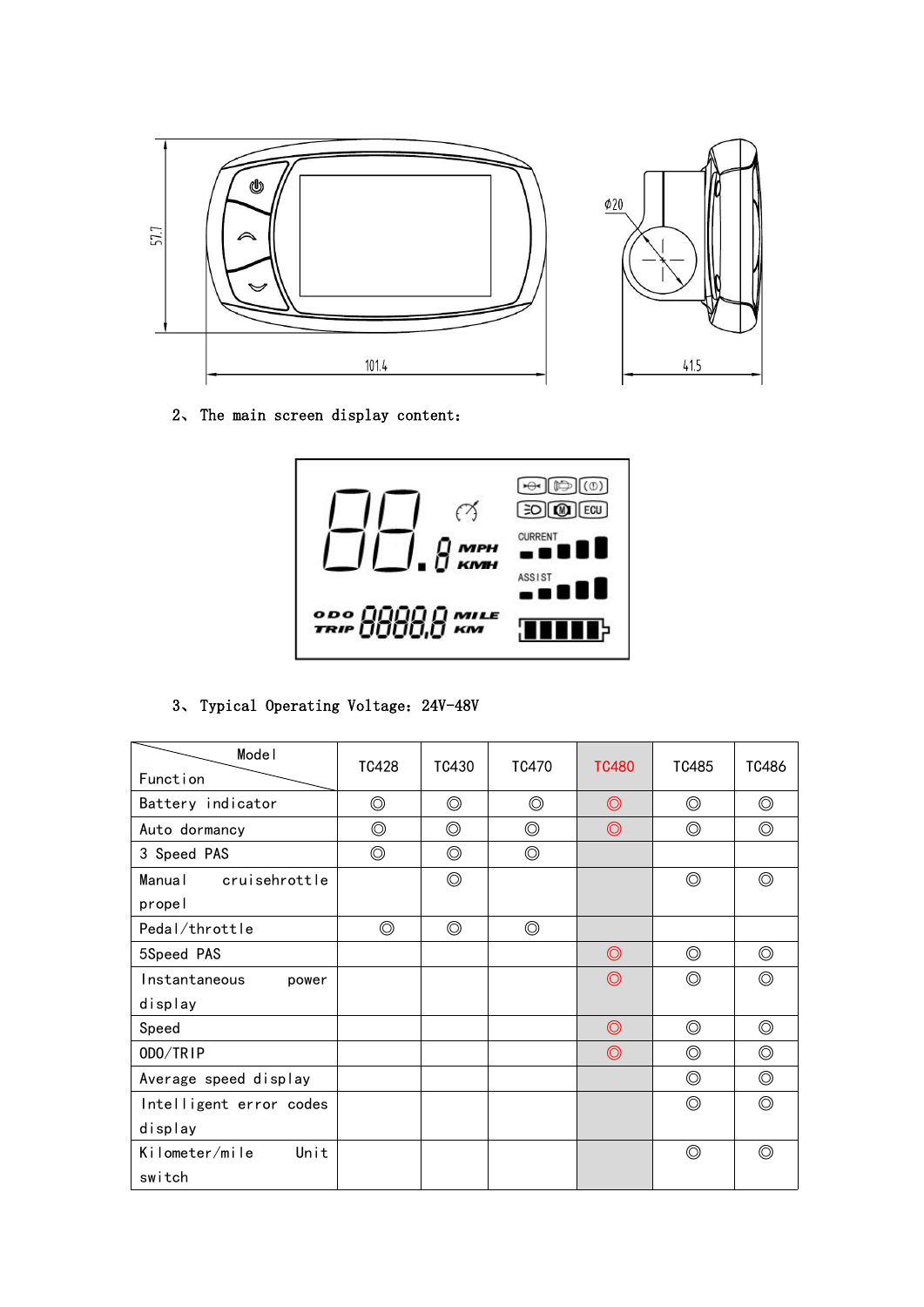## 4、 display description

| Display                  | Function              | Description                                                                                |
|--------------------------|-----------------------|--------------------------------------------------------------------------------------------|
| <b>MPH</b><br><b>KMH</b> | Speed                 | Speed, display unit by KM/H or<br>MP/H                                                     |
| 0 DO 000<br>TRIP 000     | ODO/TRIP              | ODO for accumulative total<br>mileage<br>TRIP for single mileage<br>Switch by function key |
|                          | Battery indicator     | Residual electricity display                                                               |
|                          | Cruise identification | Display, for cruise state                                                                  |
|                          | Wheel diameter set    | Manufacturer used to set up the<br>diameter of the wheel                                   |
|                          | Throttle fault        | Display, throttle abnormal                                                                 |
| (①)                      | Brake instruction     | Display when brake, If display<br>when not brake, can judge for<br>brake fault             |
| ЭC                       | Light instruction     | Display, lighting backlight                                                                |
|                          | Motor fault           | Display, Motor hall fault                                                                  |
| ECU                      | Controller fault      | Display, Controller failure                                                                |
| <b>CURRENT</b>           | Current instruction   | Points 5 level display the<br>current current value                                        |
| <b>ASSIST</b>            | PAS instruction       | 1-5 file display speed PAS                                                                 |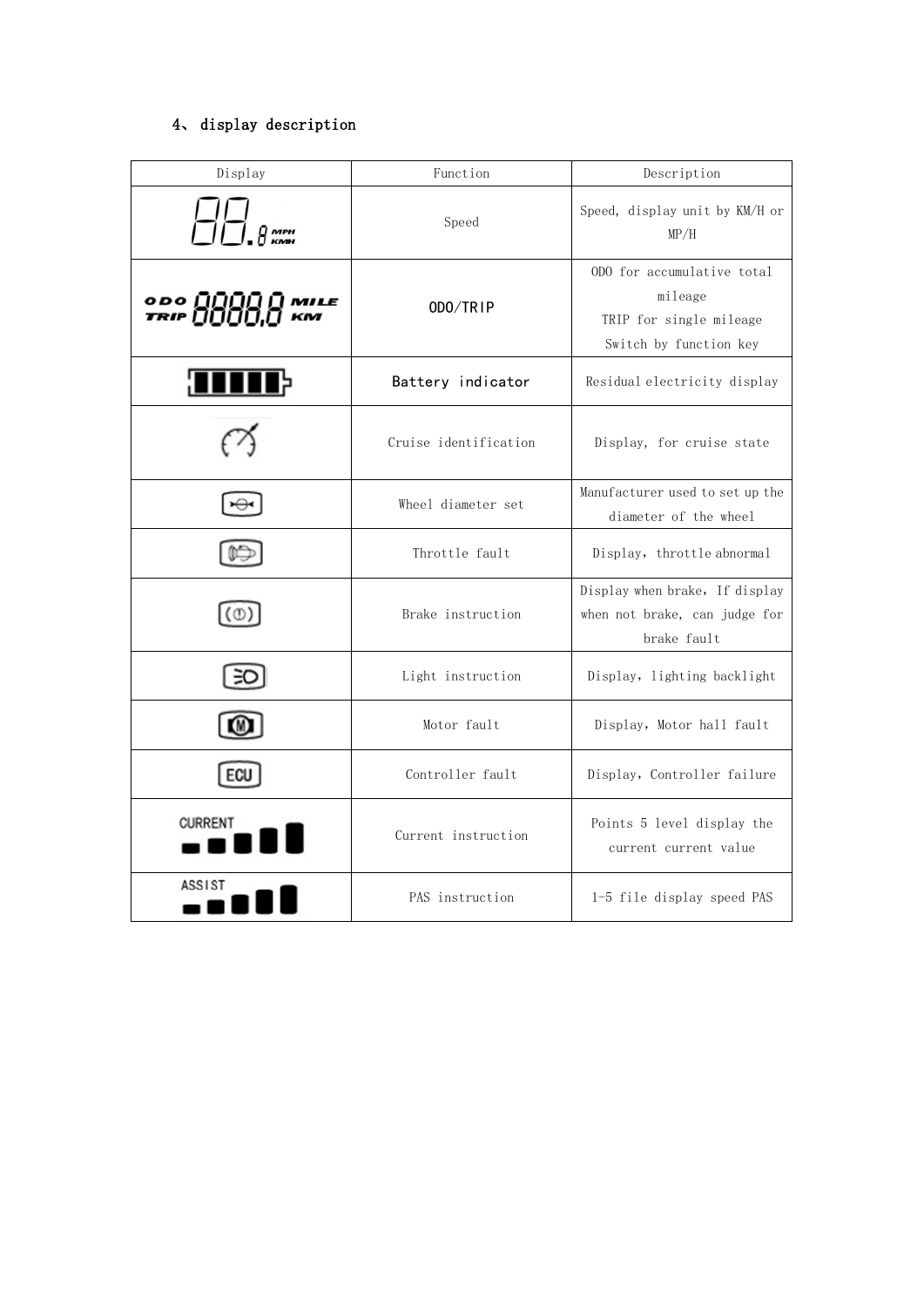## 5、 Operating instructions

| Key     | Operation           | Display                                                        | Function                                                                               | Description                                                                                       |
|---------|---------------------|----------------------------------------------------------------|----------------------------------------------------------------------------------------|---------------------------------------------------------------------------------------------------|
|         | 1x briefly          | apa<br>300                                                     | 0N                                                                                     | Click can turn on<br>TC480. After this,<br>Illumination is<br>switched on/off<br>with a key press |
|         | Again 1x<br>briefly |                                                                | Turn<br>on/off<br>the<br>headlamp                                                      | Click and turn on<br>$/$ off the light                                                            |
|         | 2x briefly          | 0D0<br>WILE<br><b>TRIP</b><br>ĸм                               | Trip<br>mileage<br>reset                                                               | Continuous press 2<br>TRIP<br>times<br>mileage reset                                              |
|         | 1x long             | $\Theta$ $[$ $\Theta$ $]$ $[$ $\Theta$ $]$<br>30 <b>@</b> [60] | <b>OFF</b>                                                                             | Pressing<br>this<br>button for longer<br>switches<br>the<br>display off                           |
|         | 1x briefly          | <b>ASSIST</b>                                                  | PAS<br>increase                                                                        | Every click, PAS<br>increase a gear,<br>total of five gear                                        |
|         | 2x briefly          | $\frac{0}{TRIP}$<br>MILE<br>км                                 | ODO<br>mileage<br>ODO<br>mileage<br>reset<br>PAS<br>reduce<br>Trip<br>mileage<br>6KM/H | Continuous press 2<br>times, ODO mileage<br>is displayed                                          |
|         | 1x long             | $\frac{200}{TR}$<br>MILE<br>ĸм                                 |                                                                                        | Long press 2<br>seconds ODO<br>mileage reset                                                      |
| $\circ$ | 1x briefly          | <b>ASSIST</b>                                                  |                                                                                        | Every click, PAS re<br>a gear, total<br>reduce of five gear                                       |
|         | 2x briefly          | <b>MILE</b><br>км                                              |                                                                                        | Continuous press<br>2 times, TRIP,<br>mileage is<br>displayed                                     |
|         | 1x long             |                                                                |                                                                                        | Long time press to<br>enter the 6km/h<br>implement mode                                           |